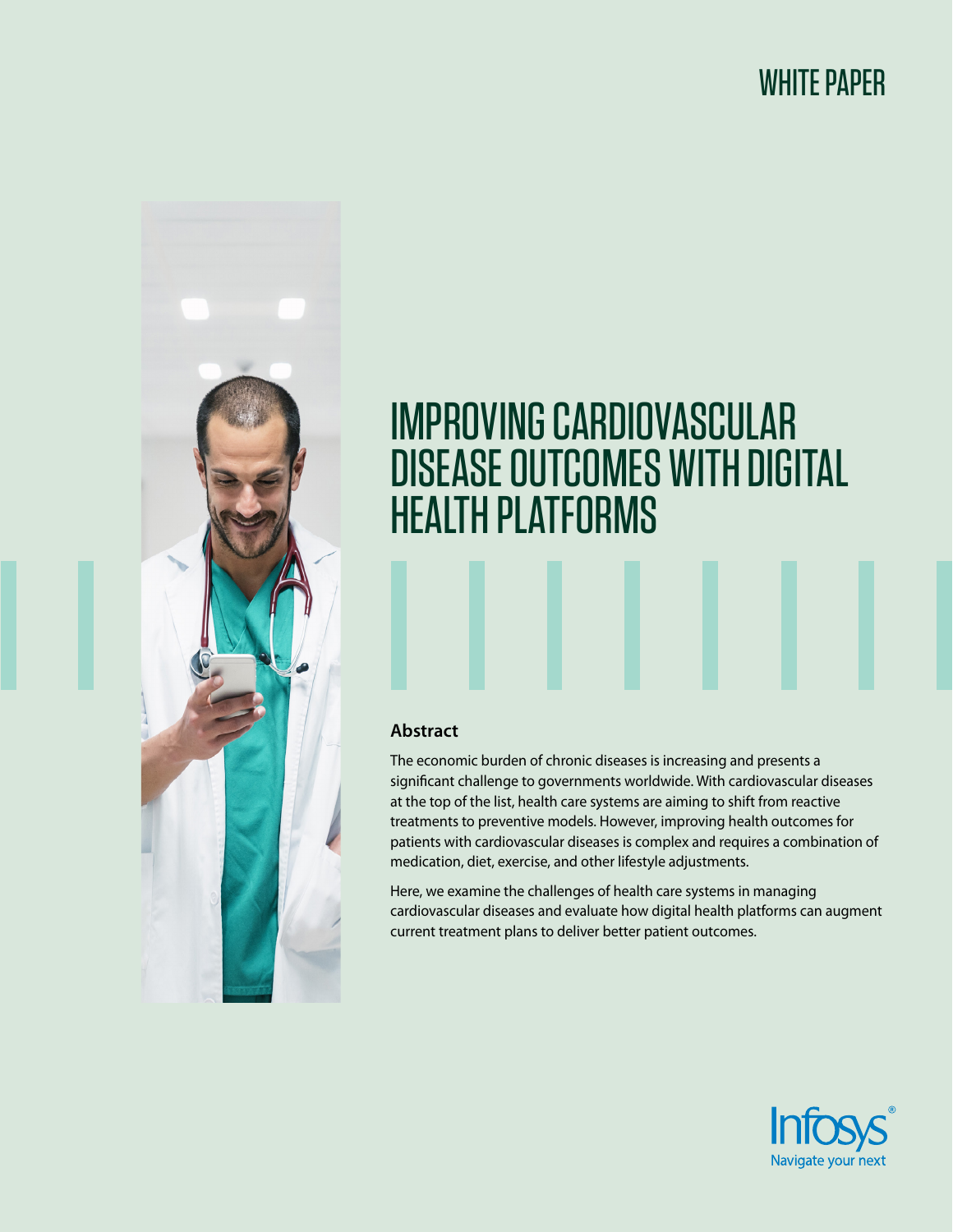#### Introduction

Cardiovascular diseases (CVDs) are the leading cause of death worldwide, accounting for 17.9 million deaths in 2019 (1). In the coming years, the burden of CVDs is expected to increase, imposing greater strain on the health expenditure of governments globally. It is estimated that CVDs will affect more than 40% of Americans by 2030. The associated cost of diagnosis and treatment is projected to reach US \$622 billion by 2025 (2).

Approximately 50% of CVD risk can be attributed to physical inactivity, smoking, and comorbidities such as diabetes and obesity (3). While the development of CVDs can be influenced by unmodifiable risk factors such as age, ethnicity, and family history (4), the good news is that there are many modifiable risk factors that can be controlled through lifestyle adjustments and timely interventions.

### Challenges Associated with the Self-management of CVDs

Though governments, health care payers, and providers are grappling with the burden of CVDs, the strong influence of modifiable risk factors that contribute to the development of CVDs can be leveraged to inhibit disease onset. A substantial body of research has demonstrated the importance of a healthy diet and regular exercise to reduce the risk of CVDs (5, 6, 7). An unhealthy diet is strongly associated with the development of coronary heart disease, characterized by plaque deposition in the vital blood vessels that supply the heart with oxygen (5). Among high-risk adults, dietary interventions have improved CVD risk factors (8). Similarly, physical activity is associated with improvements in CVD risk factors such as hypertension, insulin resistance, and elevated blood lipid levels (5).

Medication is integral to effectively manage CVDs. However, the complexity

of medication regimens poses challenges to a patient's ability to adhere to their prescriptions (9). A study of 56 patients with uncontrolled hypertension found that 50% of individuals had hypertension that is truly unresponsive to treatment. Clinicallysignificant reductions in blood pressure were observed among the remaining 50% of these patients when administered their prescribed medications regularly by clinical staff (10).

Apart from regular medication, maintaining a healthy diet and exercise regimen is critical for self-managing CVDs. However, a study found that among 759 US adults with self-reported coronary heart disease, only 17% achieved the recommended exercise levels and 7% adhered to the recommended dietary salt intake (11).

These results highlight that steps must be implemented to assist patients in maintaining healthy lifestyle habits.

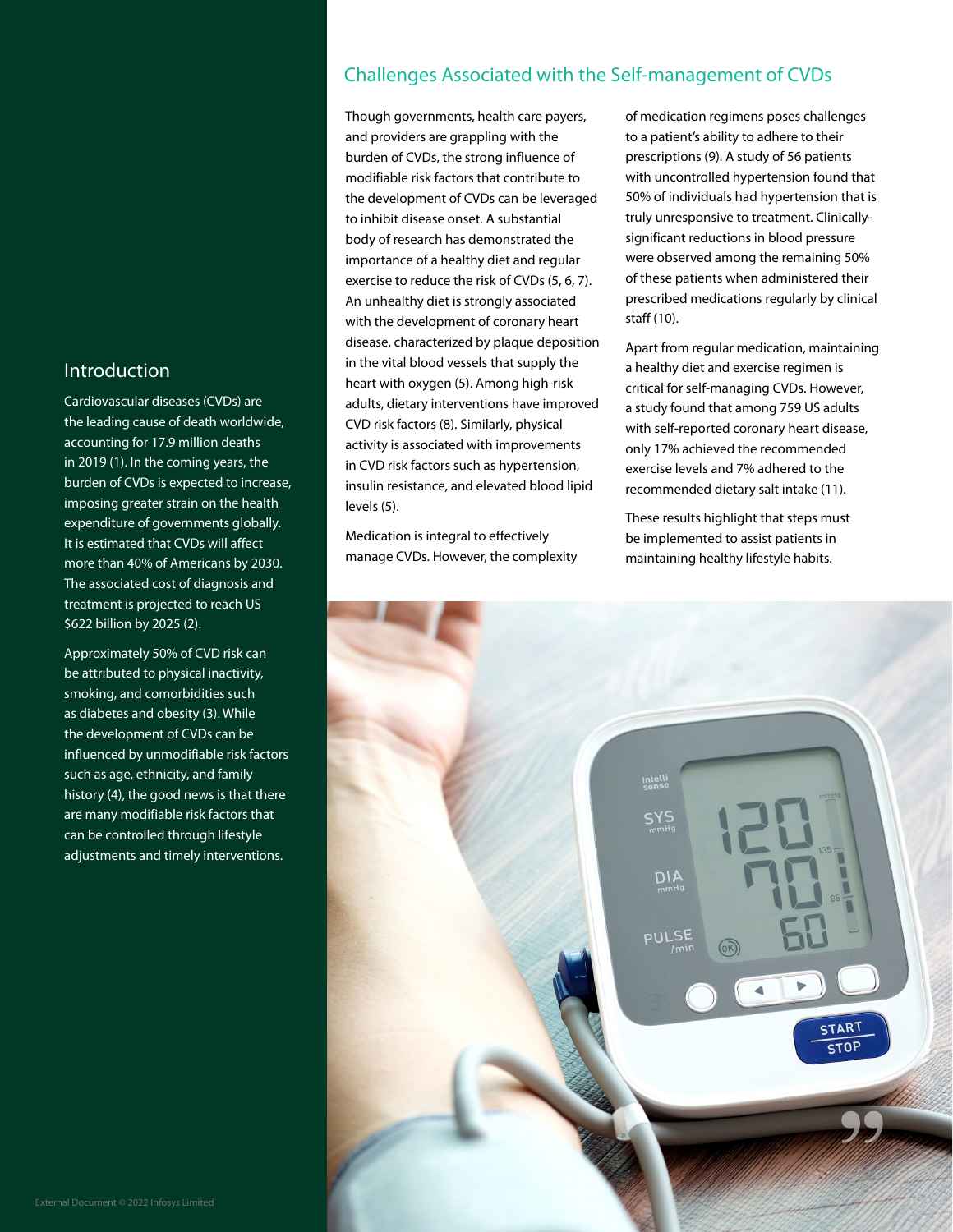### The Role of Digital Tools in CVD Care

Given the significant burden of CVDs, there is growing interest in implementing digital solutions that assist patients in selfmanaging their conditions. Digital tools can help patients track their adherence to medication, nutrition, and exercise regimens. Additionally, medical device companies are also coupling their products with digital companions for a more personalized user experience.

Digital health platforms can integrate data from regulated Class I, II and III medical devices, wearables, and mobile apps and are key to the digital transformation of the life sciences industry. They help achieve benefits such as:

**• Improved patient adherence and CVD risk factors –** Digital health solutions have demonstrated encouraging efficacy in improving CVD risk factors and promoting better lifestyle management among cohorts with low to moderate CVD risk (3). A meta-analysis of 9 studies

demonstrated that the risk of adverse CVD outcomes was reduced by 39% in the digital health intervention group compared to patients receiving normal care (12). Research has also shown the effectiveness of digital interventions in improving physical activity, diet, and medication adherence (3).

- **• Enhanced tracking in real-time –** Bluetooth technology is now enabling data generated from pacemakers(CRT,CRT-D,ICD) to be viewed on a patient's smartphone (13). This data can be easily transmitted from smartphones to a secure network without the need for traditional bedside monitors as transmitters. Patients using Bluetooth-enabled pacemakers coupled with a mobile app recorded a success rate of 94.6% for scheduled transmissions. This was significantly higher than the 56.3% and 77% success rates among patients using manual or wireless transmission methods via a bedside monitor (13).
- **• Increased patient engagement –** Trials have investigated whether digital

health interventions for hypertension management improve patient engagement (14). Patients assigned to the digital medicine group were asked to purchase a wireless blood pressure unit and encouraged to take frequent readings to submit to their clinical team. In contrast, those in the normal care group continued to visit their physician. Over a period of 90 days, the digital medicine group recorded an average of 55 blood pressure readings compared to an average of 0.8 readings in the normal care group, demonstrating higher patient engagement (14).

When considering digital health platforms or digital tools, it is important to ensure that all devices comply with the requisite norms and health care standards. Further, the use of patient data for artificial intelligence and machine learning-based predictions and analytics must be governed by strong security protocols. With this approach, digital health platforms can greatly assist health care systems in delivering better quality of life outcomes for CVD patients.

#### **Conclusion**

While CVDs pose a huge strain on health care systems worldwide, lifestyle adjustments and guided medication can go a long way in managing the disease. However, treatment regimens can be complex, making it difficult for patients to follow prescribed routines unmonitored. Digital health platforms are designed to integrate medical device data as well as medication, dietary, and activity trackers to generate actionable insights in one place. These ensure that patients follow regimens to effectively self-manage their condition. It improves patient engagement, adherence to medication and lifestyles regimens, and promotes ownership of health outcomes. It also gives CVD patients the opportunity to improve their quality of life while reducing the burden on health care systems.